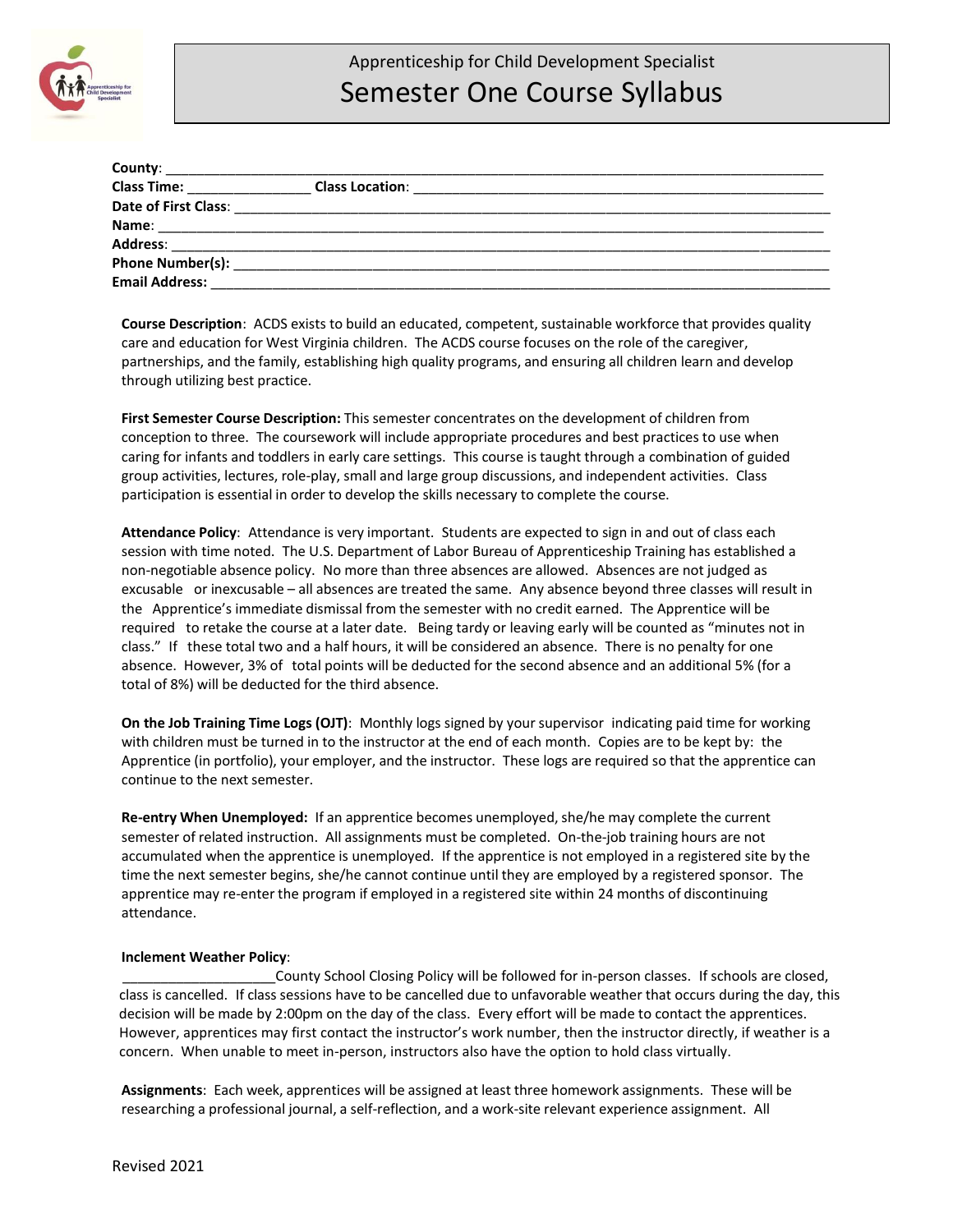assignments are to be typed or neatly handwritten. These are due at the beginning of each class session. Please place returned, graded assignments in a three-ring binder making this your personal resource journal. Research Assignments: Apprentices will be assigned an article from a professional magazine with a Reader's Card (Instructor to provide). Read and follow the directions on each card to complete the assignment. Reflection Assignment: Students will be given a statement or situation and asked to write about their thoughts, feelings, or ideas on the topic. This writing should be more than a paragraph, but not more than two pages. Relevant Experience Assignments: Each week students will complete an observation/activity. The format will be given each week. This assignment should be at least one page.

Final Project: Apprentices will receive a final project topic. This project will be presented orally to the class and will also include a written assignment.

Portfolio: Even though apprentices do not receive a grade for their portfolio, it must be checked and approved before they receive the certificate for the semester.

**Grading and Late Work Policy**: The ACDS grading scale is: 100-94% (A), 93-86% (B), 85-80% (C). Apprentices must complete all assignments and achieve at least an 80% to pass (total of 521 points). All weekly assignments (research, reflection, and relevant experience) are due at the beginning of the next scheduled class. Neatness, spelling, and grammar will be considered when assigning points. If an assignment is turned in late, one point will be deducted EACH week and for each assignment. All assignments MUST be submitted by week 14, to be considered for successful completion. The instructor may provide opportunities for extra credit, if needed. Homework comprises 60% of total grade, 30% is quizzes and tests and 10% is the final project. The following is the point system that will be used.

| <b>Relevant Experience</b>                  | 15 points per week | 195 points possible |
|---------------------------------------------|--------------------|---------------------|
| Research                                    | 10 points per week | 130 points possible |
| Reflection                                  | 5 points per week  | 65 points possible  |
| Quizzes                                     | 50 points each     | 100 points possible |
| <b>Final Project</b>                        | 65 points          | 65 points possible  |
| Final Exam                                  | 100 points         | 100 points possible |
| <b>TOTAL</b>                                |                    | 655 total possible  |
| Points deducted for 2 <sup>nd</sup> absence |                    | 20 points deducted  |
| Points deducted for 3rd absence             |                    | 52 points deducted  |
| Extra credit points                         | 25 maximum         |                     |
| <b>Final Grade</b>                          |                    |                     |

**Student Conduct**: Per the National Association for the Education of Young Children Ethical Code of Conduct, students are expected to conduct themselves as early childhood professionals. Only original work will be accepted. Plagiarism and cheating will result in disciplinary action.

 **Tape Recording Policy**: If an apprentice wishes to tape record a class, he/she must receive permission from all parties in the class out of common courtesy and good ethics.

**Confidentiality: Remember, what is said in class – stays in class!** Everyone needs to feel comfortable enough to talk about their experiences without fear of comments being shared with others. Whenever a situation is discussed in class, names of children and families should be changed to protect the identity of all parties involved.

*This program is being presented with financial assistance as a grant from the West Virginia Department of Health and Human Resources and is administered by West Virginia Early Childhood Training Connections and Resources, a program of River Valley Child Development Services.*